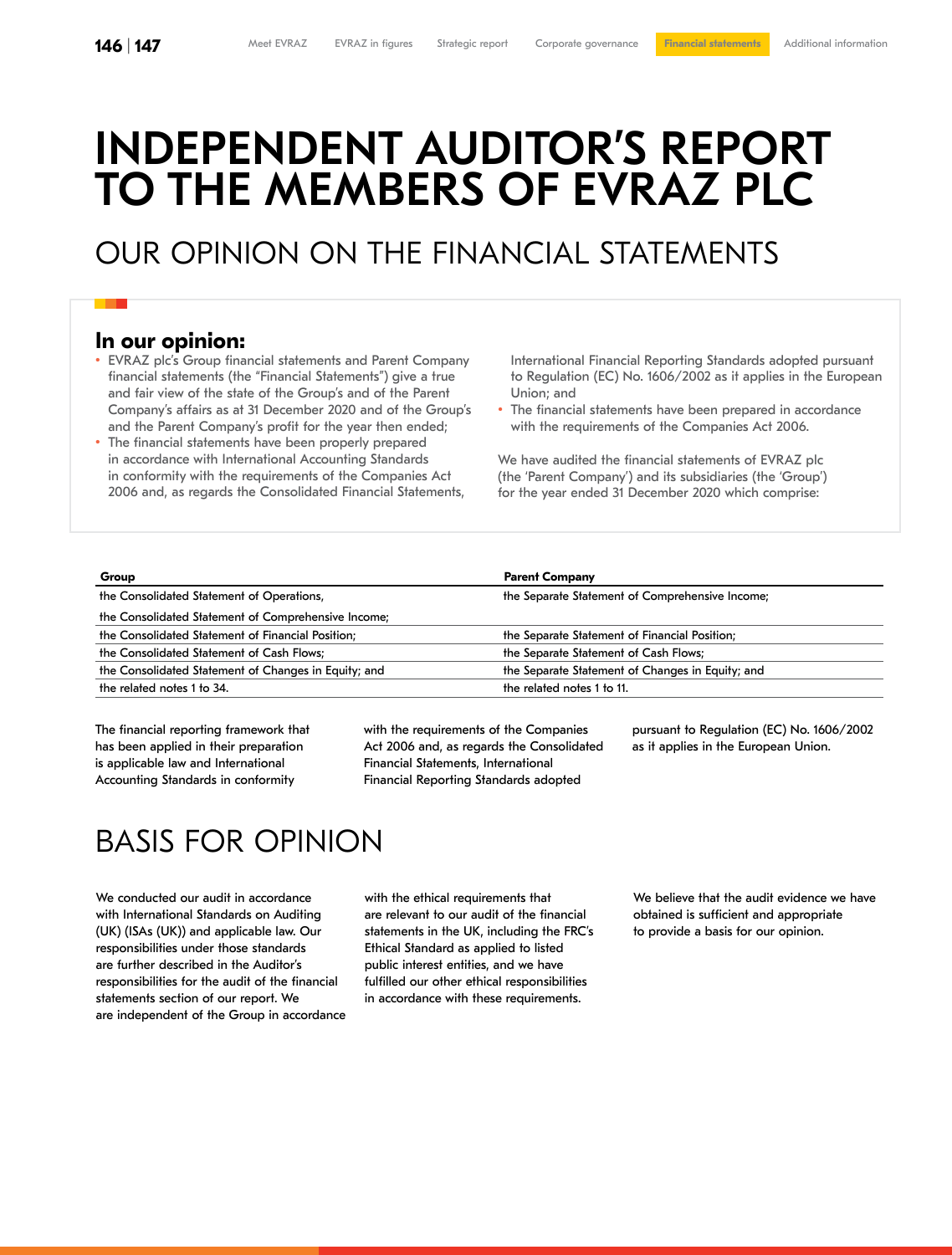# CONCLUSIONS RELATING TO GOING CONCERN

In auditing the financial statements, we have concluded that the directors' use of the going concern basis of accounting in the preparation of the financial statements is appropriate. Our evaluation of the directors' assessment of the Group and Parent Company's ability to continue to adopt the going concern basis of accounting included the assessment of the consistency of the cash flow forecasts, the key assumptions within the scenarios modelled and the available sources of liquidity with the findings from other areas of the audit, testing of the historical accuracy of management's forecasting and use of our valuation specialists to challenge the assumptions with reference to historical data and, where applicable, external benchmarks.

To reflect the economic downturn following the global pandemic, management has modelled two pessimistic scenarios which we believe give due consideration to potential operating scenarios that would place significant stress on the Group. In addition, following the board decision to consider a demerger of the Group's coal segment, management ran an additional scenario to model the potential effect of the demerger. We analysed both the impact of additional sensitivities and the availability of mitigating future

### actions on the going concern assessment. As in their pessimistic case scenario management sensitised commodity prices (the main non-controllable estimate of the going concern assessment) based on the lower end of the range derived from market analysts' projections, we have also assessed pessimistic case commodity prices against external data.

We considered, based on our own independent analysis, what reverse stress testing scenarios, including the possible coal assets demerger, could lead either to a loss of liquidity or a covenant breach and whether these scenarios were plausible. In our reverse stress testing we reflected controllable mitigating factors including reduced dividends distribution and capital expenditures to the extent we concluded these were controllable. In our demerger sensitivity analysis we considered the fact that the structure of the transaction is under management control and is subject to lenders' consent which further mitigates the risk that the transaction proceeds in a manner which are detrimental to the financial position of the Group. We also confirmed the availability of debt facilities to the signed debt agreements, and reviewed their underlying terms, including covenants.

Based on the work we have performed, we have not identified any material uncertainties relating to events or conditions that, individually or collectively, may cast significant doubt on the Group and Parent Company's ability to continue as a going concern for a 16-month period from the date the financial statements are authorised for issue, being management's going concern assessment period.

In relation to the Group and Parent Company's reporting on how they have applied the UK Corporate Governance Code, we have nothing material to add or draw attention to in relation to the directors' statement in the financial statements about whether the directors considered it appropriate to adopt the going concern basis of accounting.

Our responsibilities and the responsibilities of the directors with respect to going concern are described in the relevant sections of this report. However, because not all future events or conditions can be predicted, this statement is not a guarantee as to the Group's ability to continue as a going concern.

#### Overview of our audit approach

| <b>Audit scope</b> | We performed an audit of the complete financial information of seven components, audit<br>procedures on specific balances for a further two components, review procedures on one<br>component and specified procedures on five components<br>The nine reporting components where we performed full or specific audit procedures accounted<br>for 76% of the Group's EBITDA and 87% of the Group's revenue (with 68% and 86% respectively |
|--------------------|------------------------------------------------------------------------------------------------------------------------------------------------------------------------------------------------------------------------------------------------------------------------------------------------------------------------------------------------------------------------------------------------------------------------------------------|
|                    | representing seven full scope components and 8% and 1% respectively two specific scope<br>components)                                                                                                                                                                                                                                                                                                                                    |
|                    | The six reporting components where we performed review or specified procedures accounted<br>for 19% of the Group's EBITDA and 10% of the Group's revenue (with 18% and 1% respectively<br>representing one review scope component and 1% and 9% respectively five specified procedures<br>components)                                                                                                                                    |
|                    | For the remaining 32 reporting components of the Group representing 5% of the Group's EBITDA<br>and 3% of the Group's revenue we have performed other procedures appropriate to respond<br>to the risk of material misstatement                                                                                                                                                                                                          |
|                    | We have obtained an understanding of the entity-level controls of the Group which assisted<br>$\bullet$<br>us in identifying and assessing risks of material misstatement due to fraud or error, as well<br>as assisting us in determining the most appropriate audit strategy                                                                                                                                                           |
| Key audit matters  | Goodwill and non-current asset impairment<br>$\bullet$                                                                                                                                                                                                                                                                                                                                                                                   |
|                    | Recoverability of deferred tax assets related to EVRAZ North America                                                                                                                                                                                                                                                                                                                                                                     |
|                    | Completeness of related party transactions                                                                                                                                                                                                                                                                                                                                                                                               |
|                    | Parent company – Investment in subsidiaries impairment considerations and determination<br>of distributable reserves                                                                                                                                                                                                                                                                                                                     |
| Materiality        | Overall Group materiality of \$66 million (2019: \$75 million), which represents approximately 3%<br>(2019: 3%) of EBITDA.                                                                                                                                                                                                                                                                                                               |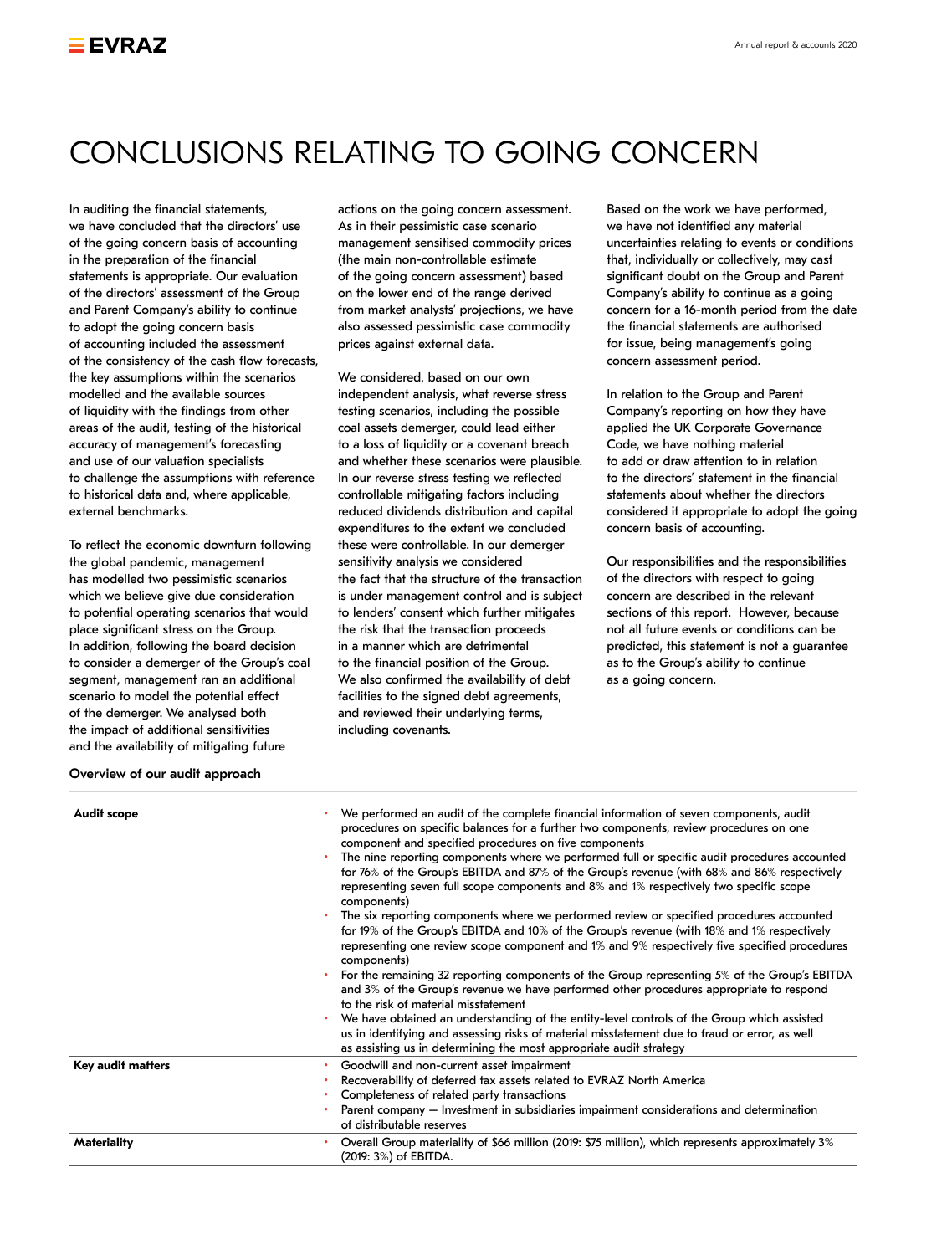### AN OVERVIEW OF THE SCOPE OF OUR AUDIT

### Tailoring the scope

Our assessment of audit risk, our evaluation of materiality and our allocation of performance materiality determine our audit scope for each company within the Group. Taken together, this enables us to form an opinion on the Consolidated Financial Statements. We take into account size, risk profile, changes in the business environment and other factors when assessing the level of work to be performed at each entity.

The EVRAZ Group has centralised processes and controls over the key areas of our audit focus with responsibility lying with Group management for the majority of estimation processes and significant risk areas. We have tailored our audit response accordingly and thus for the majority of our focus areas, audit procedures were undertaken directly by the Group audit team with testing undertaken by the component audit teams on the verification of operational data and other routine processes.

In assessing the risk of material misstatement to the Consolidated Financial Statements, and to ensure we had adequate quantitative coverage of significant accounts, of the 47 reporting components

of the Group we selected 15 components, covering entities within Russia, Switzerland, Canada, Luxembourg, the UK and the USA, which represent the principal business units within the Group where component teams carried out full, specific, review or specified procedures.

Of the 15 components selected, we performed an audit of the complete financial information of seven components (full scope components), which were selected based on their size or risk characteristics. For the two selected components (specific scope components) we performed audit procedures on specific accounts within the component that we considered had the potential for the greatest impact on the amounts in the Consolidated Financial Statements, either because of the size of these accounts or their risk profile. The extent of our audit work on the specific scope accounts was similar to that for a full scope audit. For the one review scope component, the primary team performed analytical review procedures to obtain an understanding of the business, the industry and the environment in which the component operates sufficient to identify the risks of material misstatement. This included considering the component's

organization, its accounting systems and other matters relevant to the financial data presented in the reporting package. For the remaining five components ("specified procedures"), the primary team performed procedures directly focussing on the specific accounts.

The nine reporting components where we performed full or specific scope procedures accounted for 76% (2019: 72%) of the Group EBITDA, 87% (2019: 84%) of the Group's revenue and 86% (2019: 84%) of the Group's total assets. For the current year, the full scope components contributed 68% (2019: 53%) of the Group EBITDA, 86% (2019: 83%) of the Group's revenue and 80% (2019: 80%) of the Group's total assets. The specific scope components contributed 8% (2019: 19%) of the Group EBITDA, 1% (2019: 1%) of the Group's revenue and 6% (2019: 4%) of the Group's total assets. The audit scope of these components may not have included testing of all significant accounts of the component but will have contributed to the coverage of significant accounts tested for the Group. A further breakdown of the size of these components compared to key metrics of the Group is provided below.



2020 scope chart

For the remaining 32 components of the Group we performed other procedures, including analytical review, review of internal audit reports, testing of consolidation journals, cross check of the related party list against journals, intercompany eliminations and foreign

currency translation recalculations to respond to any potential significant risks of material misstatement to the Consolidated Financial Statements.

We have obtained an understanding of the entity-level controls of the Group as a whole which assisted us in identifying and assessing risks of material misstatement due to fraud or error, as well as assisting us in determining the most appropriate audit strategy.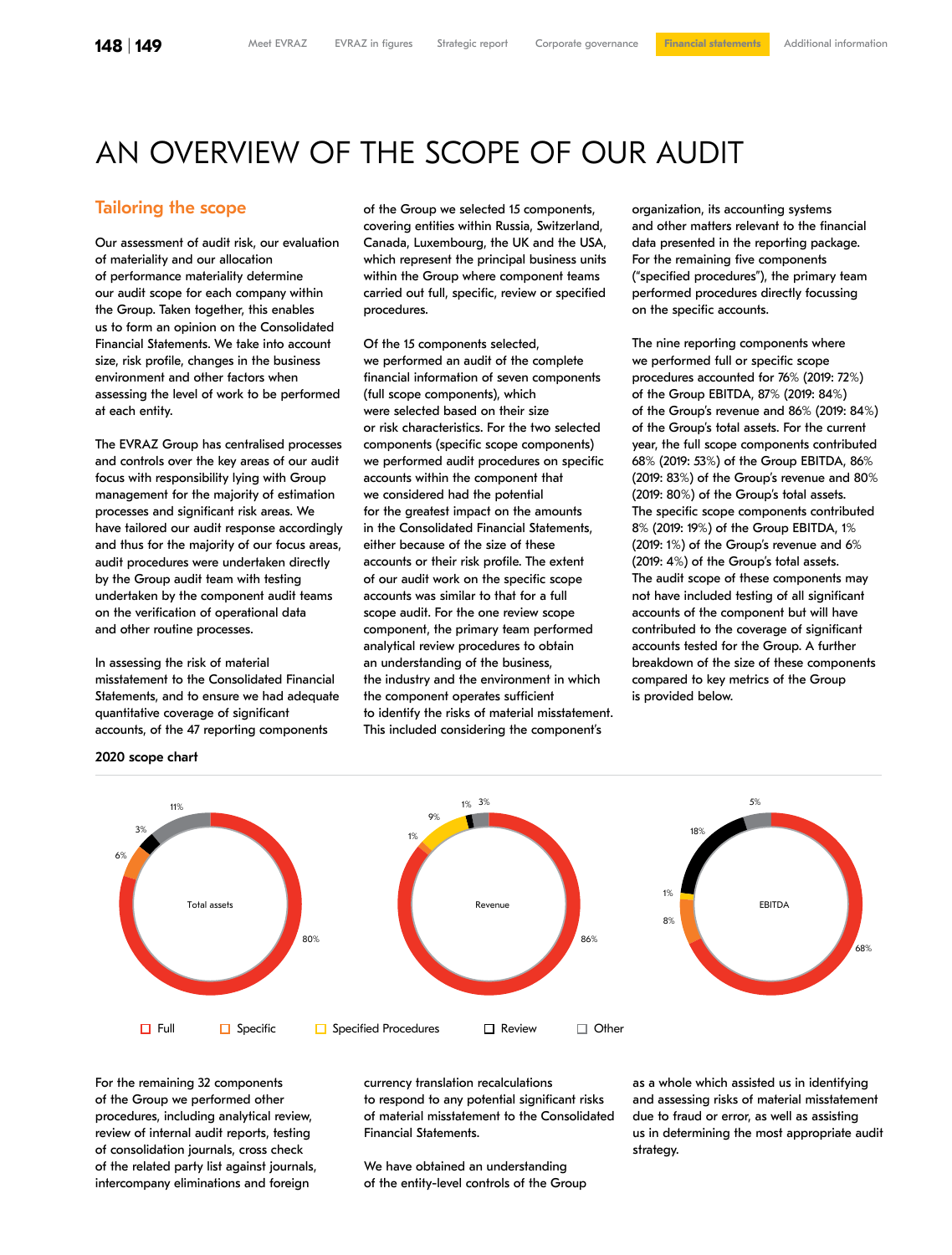

### Changes from the prior year

Our scope allocation in the current year is broadly consistent with 2019 in terms of overall coverage of the Group and the number of full and specific scope entities except for the following changes:

- **•** EVRAZ Metall Inprom Group moved from other scope to specified procedures scope in the current year due to an increase in revenue from sales of goods; and
- **•** EMNA component that was assessed as review scope last year was moved to other scope this year (as it is no longer material for EVRAZ Consolidated Financial Statements).

This led to the increased revenue coverage for full and specific scope components as indicated above.

### Integrated team structure

The overall audit strategy is determined by the senior statutory auditor. The senior statutory auditor is based in the UK, but, since Group management and many operations reside in Russia, the Group audit team includes members from both the UK and Russia who work together as an integrated team throughout the audit process. The senior statutory auditor focused his time on the significant risks and judgemental areas of the audit. He attended management's going concern, impairment and significant estimates and judgements presentations to the Audit Committee via video calls. During the current year's audit he reviewed key working papers and held conference calls with representatives of the component audit team for all Russian and North American based full and specific scope components including internal valuation specialists used in the audit to discuss the audit approach and issues arising from their work.

### Impact of the COVID-19 pandemic

Early in the planning process, we worked with EVRAZ to agree a timetable to provide sufficient time for the judgements arising from COVID-19 to be considered fully, disclosures adequately assessed, and to reflect the incremental time impact on completing our year end external audit remotely.

The Group audit team performed the yearend audit fully remotely. We engaged with EVRAZ throughout the audit, using video calls, secure encrypted document exchanges and data downloads to avoid any limitation on the audit evidence required.

In instances where physical access to sites was restricted due to social distancing measures, we conducted inventory counts remotely using mobile video technology. All key meetings, such as closing and Audit Committee meetings, were performed via video conference calls.

We have refined our methods of interaction to ensure direction by the Partner in Charge throughout the audit, ensuring involvement in key calls throughout the audit both internally and with EVRAZ management. Additional calls were held with the Chair of the Audit Committee to consider audit progress, timetable and matters arising.

### Involvement with component teams

In establishing our overall approach to the Group audit, we determined the type of work that needed to be undertaken at each of the components by us, as the primary audit engagement team or by component auditors from other EY global network firms operating under our instruction. Of the seven full scope components, audit procedures were performed on all of these by the relevant component audit teams.

Of the two specific scope components selected, audit procedures were performed on one of these directly by the primary audit team. For the components where the work was performed by component auditors, we determined the appropriate level of involvement to enable us to determine that sufficient audit evidence had been obtained as a basis for our opinion on the Group as a whole.

### Impact of the COVID-19 pandemic

The physical visits of the Group team to the component teams planned for 2020 and 2021 had to be replaced by virtual meetings due to the travel restrictions imposed by the COVID-19 outbreak.

These virtual meetings involved discussing the audit approach with the component teams and any issues arising from their work, including any impacts of COVID-19 on the Group or our component audit procedures. The primary audit team participated in key discussions, via conference calls with all full and specific scope locations. The primary audit team interacted regularly with the component teams where appropriate during various stages of the audit, reviewed key working papers and were responsible for the scope and direction of the audit process. We maintained continuous and open dialogue with the component audit teams in addition to holding formal meetings to ensure that we were fully aware of their progress and results of their procedures. This, together with the additional procedures performed at Group level, gave us appropriate audit evidence for our opinion on the Consolidated Financial Statements.

### KEY AUDIT MATTERS

Key audit matters are those matters that, in our professional judgment, were of most significance in our audit of the financial statements of the current period and include the most significant assessed risks of material misstatement (whether or not due to fraud)

that we identified. These matters included those which had the greatest effect on: the overall audit strategy, the allocation of resources in the audit; and directing the efforts of the engagement team. These matters were addressed in the context

of our audit of the financial statements as a whole, and in our opinion thereon, and we do not provide a separate opinion on these matters.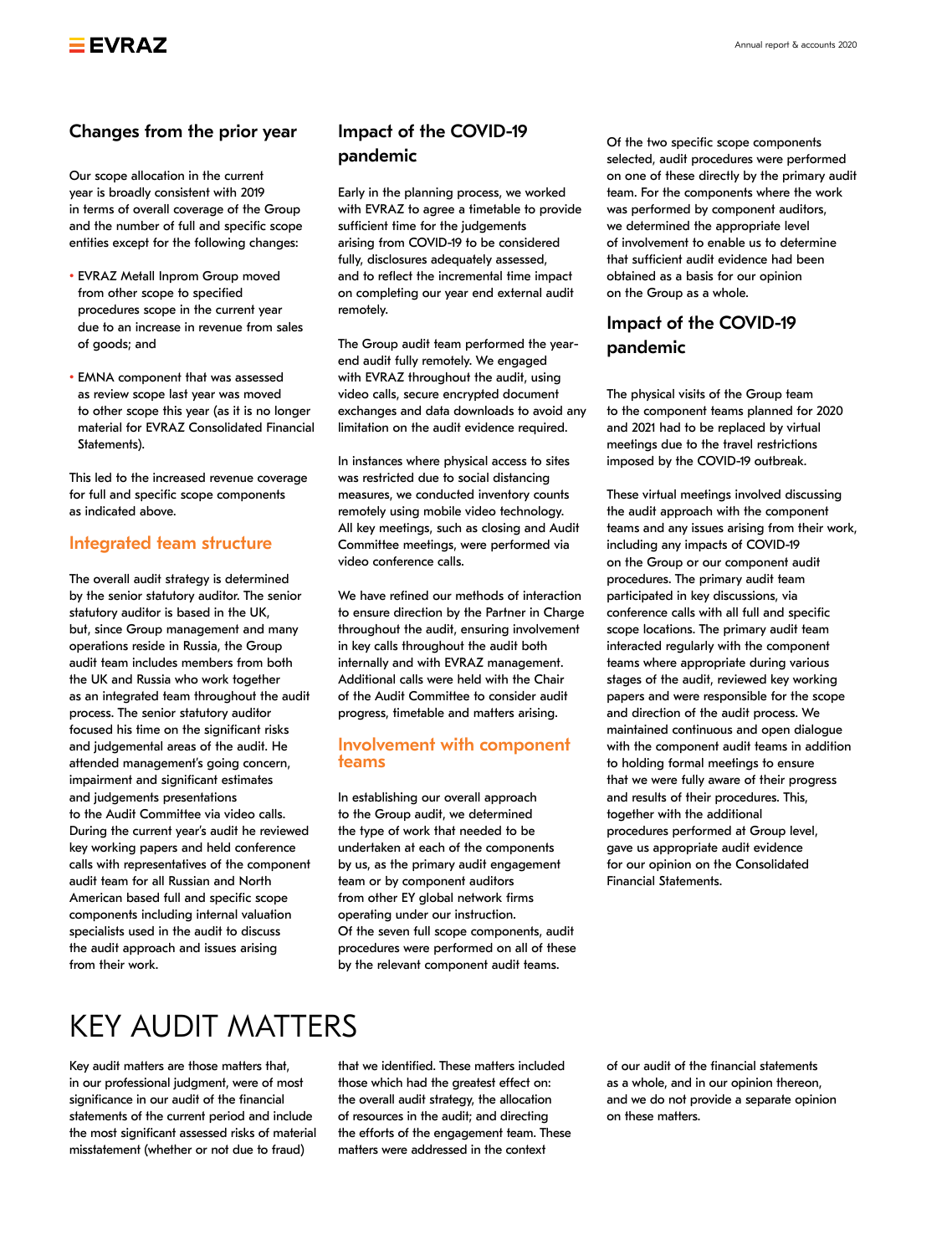| <b>Risk</b>                                                                                                                                                                                                                                                                                                                 | Our audit approach                                                                                                                                                                                                                                                                                   | What we reported to the Audit<br><b>Committee</b>                                                                                                                                                 |
|-----------------------------------------------------------------------------------------------------------------------------------------------------------------------------------------------------------------------------------------------------------------------------------------------------------------------------|------------------------------------------------------------------------------------------------------------------------------------------------------------------------------------------------------------------------------------------------------------------------------------------------------|---------------------------------------------------------------------------------------------------------------------------------------------------------------------------------------------------|
| Goodwill and non-current asset impairment                                                                                                                                                                                                                                                                                   |                                                                                                                                                                                                                                                                                                      | Risk direction: $\leftarrow \rightarrow$                                                                                                                                                          |
| in note 6 of the Consolidated Financial Statements                                                                                                                                                                                                                                                                          | Refer to the Group Audit Committee report on page 120, the estimates and judgements on pages 167-169 and the disclosures of impairment                                                                                                                                                               |                                                                                                                                                                                                   |
| At 31 December 2020 the carrying value<br>of goodwill was \$457 million (2019: \$594<br>million). The carrying value of Property, Plant<br>and equipment was \$4,315 million (2019:<br>\$4,925 million). The Group recognised a net<br>impairment charge in respect of Goodwill<br>متنفا النائب محمد منموا النامية المنافرة | Our audit procedures were performed mainly by the Group<br>audit team with the assistance of our valuation specialists.<br>with the exception of certain location specific inputs<br>to management's models, which were assessed<br>by the component teams under instruction from the Group<br>team. | Due to challenges raised<br>through our audit process<br>management changed a number<br>of their assumptions resulting<br>in the recognition of an additional<br>impairment in the Large Diameter |

We confirmed our understanding of the impairment assessment process.

Our audit procedures included the evaluation of management's key assumptions used in their impairment models. The assumptions to which the models were most sensitive and most likely to lead to further impairments were:

- decreases in commodity prices;
- increases in production costs;
- discount rates;
- Capex:
- sales volumes; and
- terminal growth rate.

We challenged management's assumptions with reference to historical data and, where applicable, external benchmarks. In instances where management's assumptions fell outside an acceptable range, we considered the impact on headroom in the models and disclosures ensuring adjustments were made where necessary.

We performed an independent estimate of key assumptions and in some instances applied our own valuation methodology to determine our own range of potential recoverable values of the North American CGUs comparing to management's assumptions and making adjustments when appropriate.

We have discussed and tested, including consideration of potentially contradictory evidence, management's assumptions that the North American anti-dumping duties will stay in place until 2024 and the resultant impact on other key assumptions in the model noted above. For external market information, we compared management's assumptions to those of our local specialists.

We tested the integrity of management's models, recalculated their sensitivity calculations and with the help of our specialists ran our own sensitivity calculations.

We compared the historical accuracy of management's budgets and forecasts to actual results, sought appropriate evidence for any anticipated improvements and considered the presence of any contrary evidence in major assumptions such as discount rates, sales volumes, EBITDA per ton, CAPEX assumptions. We corroborated previous forecasts with actual data.

We tested the appropriateness of the related disclosures provided in the Consolidated Financial Statements. In particular we ensured the adequacy of the disclosures regarding those CGUs with material goodwill balances and where a reasonably possible change in certain variables could lead to impairment charges.

in the recognition of an additional impairment in the Large Diameter Pipe CGU of \$218 million and the modification of certain sensitivity disclosures for other CGUs.

We consider management's final estimates to be reasonable for the current year, with key assumptions within an acceptable range where appropriate.

Management has reflected known changes in the circumstances of each CGU in its forecasts for forthcoming periods, including their best estimate of the North American tariffs' impact.

After modifications were made as a result of our challenges, we concluded that the related disclosures provided in the Consolidated Financial Statements are appropriate. Given the inherent uncertainty of management's assumptions on anti-dumping duties (especially for Large Diameter Pipe CGU). we ensured that the importance of anti-dumping duties is appropriately disclosed.

We have not identified evidence to suggest that management's assumptions on anti-dumping duties are unreasonable.

#### million). The carrying value of Property, Plant and equipment was \$4,315 million (2019: \$4,925 million). The Group recognised a net impairment charge in respect of Goodwill of \$148 million (2019: \$300 million) and \$162 million in respect of items of PP&E during the year (2019: \$142 million). The continued unstable economic and geopolitical environment, wider impacts of Covid-19 and commodity price volatility led us to conclude that risk had remained

at the same level as the prior year in respect of Group non-current assets. In accordance with IAS 36 management disclosed that, in addition to the impairment

charge already recognised, a reasonably possible change in discount rates, sales prices and cost control measures, would lead to impairments in Flat, Seamless and Nikom CGUs where no impairment is currently recognised.

We focused on this area due to the significance of the carrying value of the assets being assessed, the number and size of recent impairments, the recent economic environment in the Group's operating jurisdictions and because the assessment of the recoverable amount of the Group's Cash Generating Units ("CGUs") involves significant judgements about the future results of the business and the discount rates applied to future cash flow forecasts.

In particular we focused our effort on those CGUs with the largest carrying values and those with the lowest headroom (EVRAZ North America CGUs).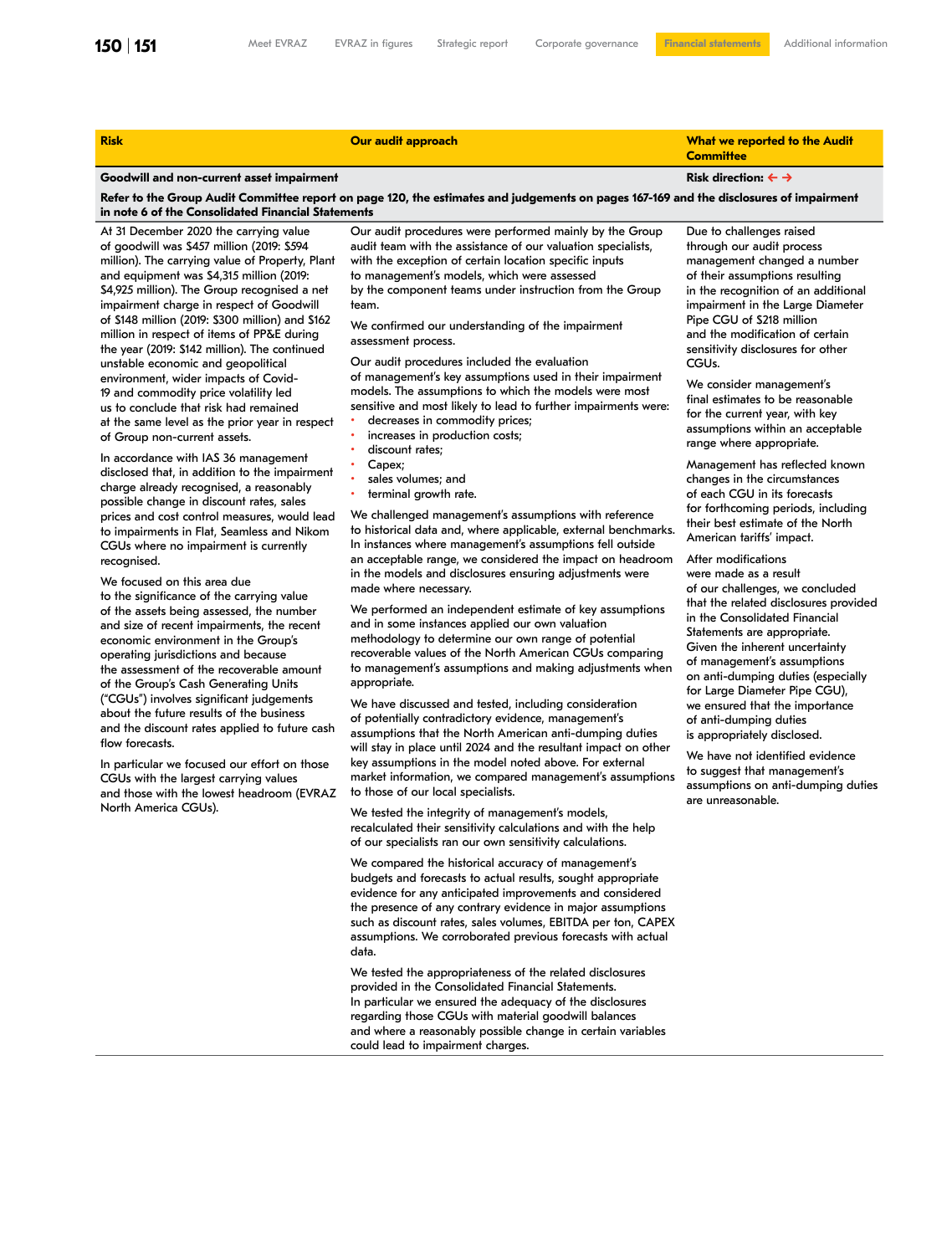### $EIVRAZ$

| <b>Risk</b>                                                                                                                                                                                                                                                                                                                                                                                                                                                                                                                                                                                                                                                                                                                       | <b>Our audit approach</b>                                                                                                                                                                                                                                                                                                                                                                                                                                                                                                                                                                                                                                                                                                                                                                                                                                                                                                                                                                                                                                                                                                                                                                                                                                                                                                                                                                                                                                                                                                                                                                                                                                                                                                                                                                                                                                                                                                      | What we reported to the Audit<br><b>Committee</b>                                                                                                                                                                                                                                                                                                                                                                                                                                                                                                                                                                                                                                                                                                                                                                                                                                                                                                        |
|-----------------------------------------------------------------------------------------------------------------------------------------------------------------------------------------------------------------------------------------------------------------------------------------------------------------------------------------------------------------------------------------------------------------------------------------------------------------------------------------------------------------------------------------------------------------------------------------------------------------------------------------------------------------------------------------------------------------------------------|--------------------------------------------------------------------------------------------------------------------------------------------------------------------------------------------------------------------------------------------------------------------------------------------------------------------------------------------------------------------------------------------------------------------------------------------------------------------------------------------------------------------------------------------------------------------------------------------------------------------------------------------------------------------------------------------------------------------------------------------------------------------------------------------------------------------------------------------------------------------------------------------------------------------------------------------------------------------------------------------------------------------------------------------------------------------------------------------------------------------------------------------------------------------------------------------------------------------------------------------------------------------------------------------------------------------------------------------------------------------------------------------------------------------------------------------------------------------------------------------------------------------------------------------------------------------------------------------------------------------------------------------------------------------------------------------------------------------------------------------------------------------------------------------------------------------------------------------------------------------------------------------------------------------------------|----------------------------------------------------------------------------------------------------------------------------------------------------------------------------------------------------------------------------------------------------------------------------------------------------------------------------------------------------------------------------------------------------------------------------------------------------------------------------------------------------------------------------------------------------------------------------------------------------------------------------------------------------------------------------------------------------------------------------------------------------------------------------------------------------------------------------------------------------------------------------------------------------------------------------------------------------------|
| Recoverability of deferred tax assets related to EVRAZ North America                                                                                                                                                                                                                                                                                                                                                                                                                                                                                                                                                                                                                                                              | Risk direction: 1                                                                                                                                                                                                                                                                                                                                                                                                                                                                                                                                                                                                                                                                                                                                                                                                                                                                                                                                                                                                                                                                                                                                                                                                                                                                                                                                                                                                                                                                                                                                                                                                                                                                                                                                                                                                                                                                                                              |                                                                                                                                                                                                                                                                                                                                                                                                                                                                                                                                                                                                                                                                                                                                                                                                                                                                                                                                                          |
| Refer to note 8 of the Consolidated Financial Statements                                                                                                                                                                                                                                                                                                                                                                                                                                                                                                                                                                                                                                                                          |                                                                                                                                                                                                                                                                                                                                                                                                                                                                                                                                                                                                                                                                                                                                                                                                                                                                                                                                                                                                                                                                                                                                                                                                                                                                                                                                                                                                                                                                                                                                                                                                                                                                                                                                                                                                                                                                                                                                |                                                                                                                                                                                                                                                                                                                                                                                                                                                                                                                                                                                                                                                                                                                                                                                                                                                                                                                                                          |
| At 31 December 2020 the EVRAZ North<br>America business unit has recognised a net<br>deferred tax asset of \$219 million (2019:<br>\$117 million) which management anticipates<br>utilising in future periods.<br>The recoverability of the deferred tax assets<br>('DTA') is subject to judgement regarding<br>the future profitability of the Canadian<br>and US subsidiaries. During the year<br>their net DTA balances have increased<br>from \$25m and \$92m to \$113m and \$106m<br>respectively which, when considered along<br>with the prolonged period of expected<br>utilisation and 20 year limit on carrying non-<br>capital tax losses in Canada, was considered<br>as a reason to elevate the risk classification. | Our audit procedures were performed mainly by the Group<br>audit team with the assistance of our tax and valuation<br>specialists.<br>We confirmed our understanding of the Group's DTA<br>recoverability assessment process as well as the control<br>environment implemented by management.<br>We ensured that the forecasts used by management<br>for assessing the recoverability of DTAs were consistent<br>with those used when testing for impairment and assessing<br>going concern and viability. We challenged management's<br>assumptions with reference to historical data and, where<br>applicable, external benchmarks. In instances where<br>management's assumptions fell outside an acceptable range,<br>we considered the impact on headroom in the models<br>and disclosures ensuring adjustments were made where<br>necessary.<br>We noted that any specific risks identified in the impairment<br>assessment were reflected in the cash flows (as opposed<br>to discount rates or other assumptions) which therefore<br>appropriately reduced profit projections prepared<br>for the purpose of DTA recoverability.<br>We reviewed management forecasts to assess whether<br>the deferred tax asset is recoverable and meets the criteria<br>per IAS 12 'Income Tax' for recognition in the financial<br>statements.<br>To scrutinize the sufficiency of the available headroom<br>we performed a stress test by further sensitizing<br>the projected table profits beyond the Group's five-year<br>forecast horizon and business cycle.<br>We considered available fax planning opportunities<br>none of which was incorporated in management's DTA<br>recoverability assessment.<br>We also involved our fax specialists to ensure that<br>the management recoverability analysis was consistent<br>with the US and Canadian tax provisions including expiry<br>periods for tax losses carried forward. | Based on the procedures performed<br>we concluded that management's<br>assessment of recoverability<br>is reasonable.<br>At the same time, we point out<br>that management's forecasts<br>for the Canadian business unit<br>indicates a 13 year period to fully<br>recover the respective DTA balance.<br>From our stress test we concluded<br>that the existing headroom<br>is sufficient to accommodate<br>a further 30% reduction<br>in the forecast taxable profits<br>compared to the current projections<br>before any of the available tax<br>losses are at risk of expiry. When<br>straight forward, available tax<br>planning opportunities are reflected<br>in the forecasts, this taxable profit<br>decrease would need to be 54%<br>before any of the available tax<br>losses are at risk of expiry.<br>We concluded that<br>the related significant judgement<br>is appropriately disclosed<br>in the Consolidated Financial<br>Statements. |
| <b>Completeness of related party transactions</b>                                                                                                                                                                                                                                                                                                                                                                                                                                                                                                                                                                                                                                                                                 |                                                                                                                                                                                                                                                                                                                                                                                                                                                                                                                                                                                                                                                                                                                                                                                                                                                                                                                                                                                                                                                                                                                                                                                                                                                                                                                                                                                                                                                                                                                                                                                                                                                                                                                                                                                                                                                                                                                                | Risk direction: $\leftarrow \rightarrow$                                                                                                                                                                                                                                                                                                                                                                                                                                                                                                                                                                                                                                                                                                                                                                                                                                                                                                                 |
| Refer to note 16 of the Consolidated Financial Statements                                                                                                                                                                                                                                                                                                                                                                                                                                                                                                                                                                                                                                                                         |                                                                                                                                                                                                                                                                                                                                                                                                                                                                                                                                                                                                                                                                                                                                                                                                                                                                                                                                                                                                                                                                                                                                                                                                                                                                                                                                                                                                                                                                                                                                                                                                                                                                                                                                                                                                                                                                                                                                |                                                                                                                                                                                                                                                                                                                                                                                                                                                                                                                                                                                                                                                                                                                                                                                                                                                                                                                                                          |

During 2015, management discovered historic transactions with a company controlled by a key management person had been erroneously omitted from the prior year's disclosures of related party transactions in the Consolidated Financial Statements, leading to us assessing the completeness of related party transactions as a significant risk.

There have been no misstatements of related party transactions/disclosures since 2015, and therefore we have deemed completeness of related party transactions to no longer be an area of significant risk. It remains, however a key audit matter due to the sensitivity of this matter and we believe that it requires special audit consideration.

We considered the elevated risk to be limited to the Russian entities within the Group where external business interests, especially in relation to local product suppliers, are more common amongst members of key management.

At both a component team and Group level, we have understood and tested management's process for identifying related parties, and for recording and disclosure of related party transactions.

Across the Russian components we obtained an understanding of unusual or high value transactions with new counterparties. We also performed analytical reviews of transactions and balances with customers and suppliers, including consideration of contradictory evidence, to assess whether there are any significant changes in trading activity indicating undisclosed related parties.

We selected all directors together with a sample of key management personnel based on our risk assessment, and ran a search for any companies controlled by those individuals (the search was performed via an independent register of all companies based in the CIS and their directors or shareholders). We compared the results of the research made with the list of entities included in the related party listing provided to us by management, and investigated the differences between the listings.

We assessed management's evaluation that the transactions were on an arm's length basis by reviewing a sample of agreements and comparing the related party transaction prices to those quoted by comparable unrelated companies.

Based on our procedures performed we have not identified any related party transactions or balances omitted from disclosure.

We concluded that the related disclosures provided in the Consolidated Financial Statements are appropriate.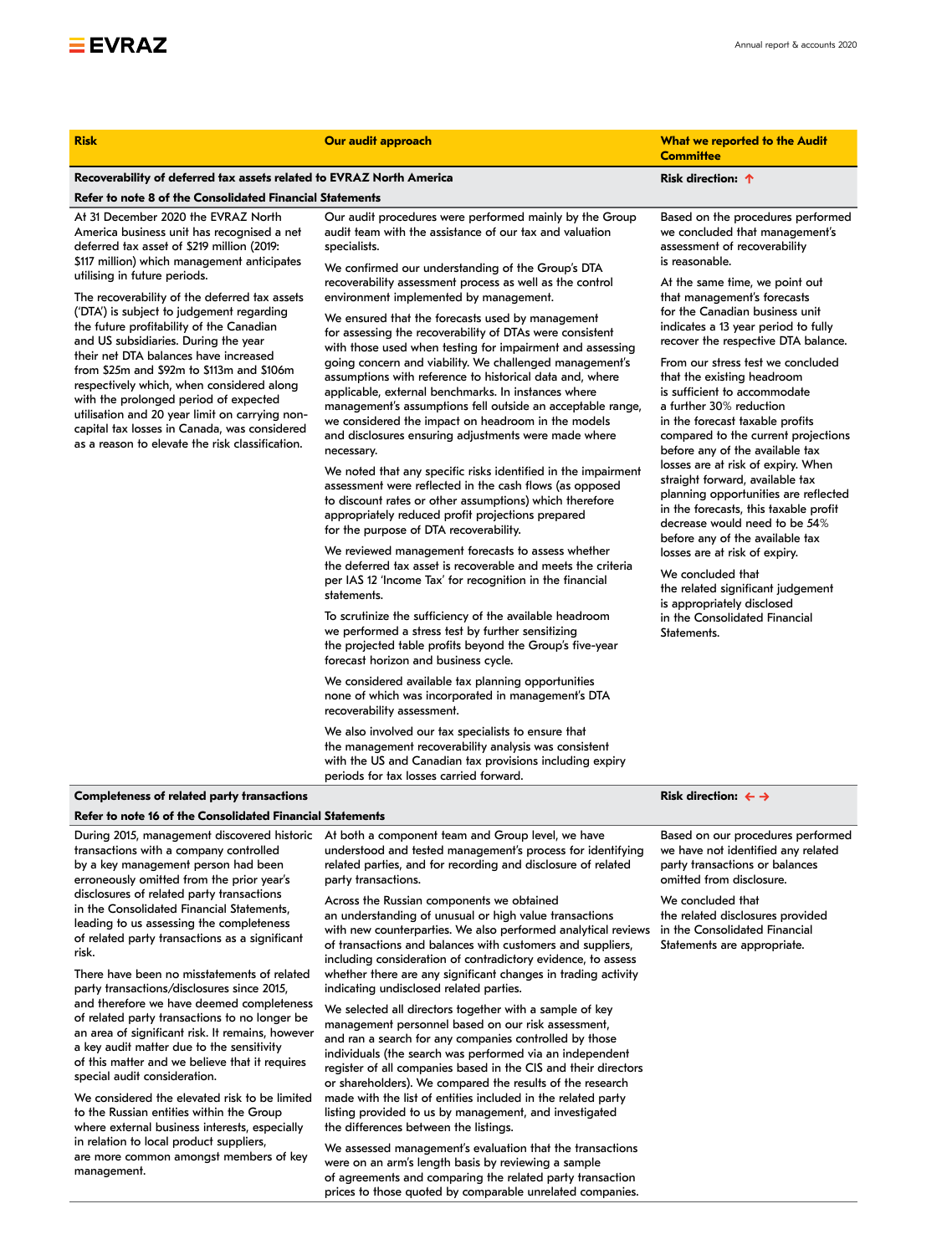**Committee**

#### **Risk Our audit approach What we reported to the Audit**

### **Investment in subsidiaries impairment considerations and determination of distributable reserves Risk direction: ← →**

#### **Refer to notes 3 and 4 of the Separate Financial Statements**

**This Key Audit Matter relates to the Parent Company only**

#### **Investment impairment considerations**

At 31 December 2020 the carrying value of investments in subsidiaries was \$15,057 million (2019: \$15,095 million).

In 2019 the Group undertook a reorganisation to move the ownership of Raspadskaya and NTMK from EVRAZ Group S.A ("EGSA") to EVRAZ plc, resulting in significant increase in the carrying value of investments and reduction in the headroom underlying subsidiaries' estimated recoverable amounts had over the book value of investments. EGSA made a gain on this transaction which was passed onto EVRAZ plc in the form of a dividend.

As a result management assessed the recoverable amount of EVRAZ plc's investment in EGSA based on an aggregation of the fair values of the various business units owned by EGSA, including those within the Group's North American Business.

#### **Distributable reserves**

At 31 December 2020, EVRAZ plc had \$1,051 million of distributable profits (2019: \$386 million). In 2020, EVRAZ distributed \$872 million of dividends.

The Group introduced its current dividend policy in 2018 and although annual profits have been made by the Group since 2017, the Company needs to ensure it has sufficient distributable reserves within the stand-alone parent to declare dividends in accordance with the policy.

The legal framework applicable to UK companies for determining profits available for distribution is contained in both the Companies Act 2006 and complementary technical guidance. Under this framework, distributions are made by individual companies and not by groups. The EVRAZ consolidated financial statements are therefore not relevant for the purposes of determining EVRAZ's profits available for distribution. Whether or not a distribution may be made should be determined by reference to EVRAZ's 'relevant accounts', being the parent company financial statements.

Given the judgements in respect of impairment considerations we have included this as a Key Audit Matter consistent with the prior year.

Our audit procedures were performed mainly by the Group audit team with the assistance of our valuation specialists.

#### **Investment impairment considerations**

We assessed the investments in NTMK and Raspadskaya for impairment indicators including reference to external data.

For the investment in EGSA, we tested the integrity of management's models and with the help of our specialists ran our own sensitivity calculations.

We recalculated the recoverable amount of the investment in EGSA by using the results of our work on the North American CGUs from our Group impairment work and audited net assets of other EGSA subsidiaries.

#### **Distributable reserves**

We analysed transactions that impacted significantly the retained earnings of the parent company and subsidiary entities paying significant dividends and considered whether any of these transactions did not meet the criteria of distributable profits or losses.

We compared the dividends distributed throughout the year with the available distributable reserves at the date of declaration and are satisfied the reserves were sufficient at the dates of distribution.

We reviewed management's analysis of profits available for distribution in the parent company comparing this to the proposed year end dividend declaration and agree the dividend is permissible.

We also reperformed the calculation of parent company distributable profits available for distribution and audited the roll-forward of profits available for distribution from 1 January to 31 December 2020. We were satisfied that the impairment of the investment in EGSA was appropriately recognised within this calculation.

As noted above, due to challenges raised through our audit process management recognized an additional goodwill and PP&E impairment. This additionally resulted in an impairment of the parent company investment in EGSA and subsequent impact on distributable reserves of \$76 million.

Following the recorded adjustment, we consider management's estimate of the recoverable amount of its investments in subsidiaries to be reasonable and the impairment recognized in EGSA to be appropriate.

We consider the impact of the various transactions during the year on distributable reserves to be appropriately considered and the reserves available to be satisfactorily disclosed.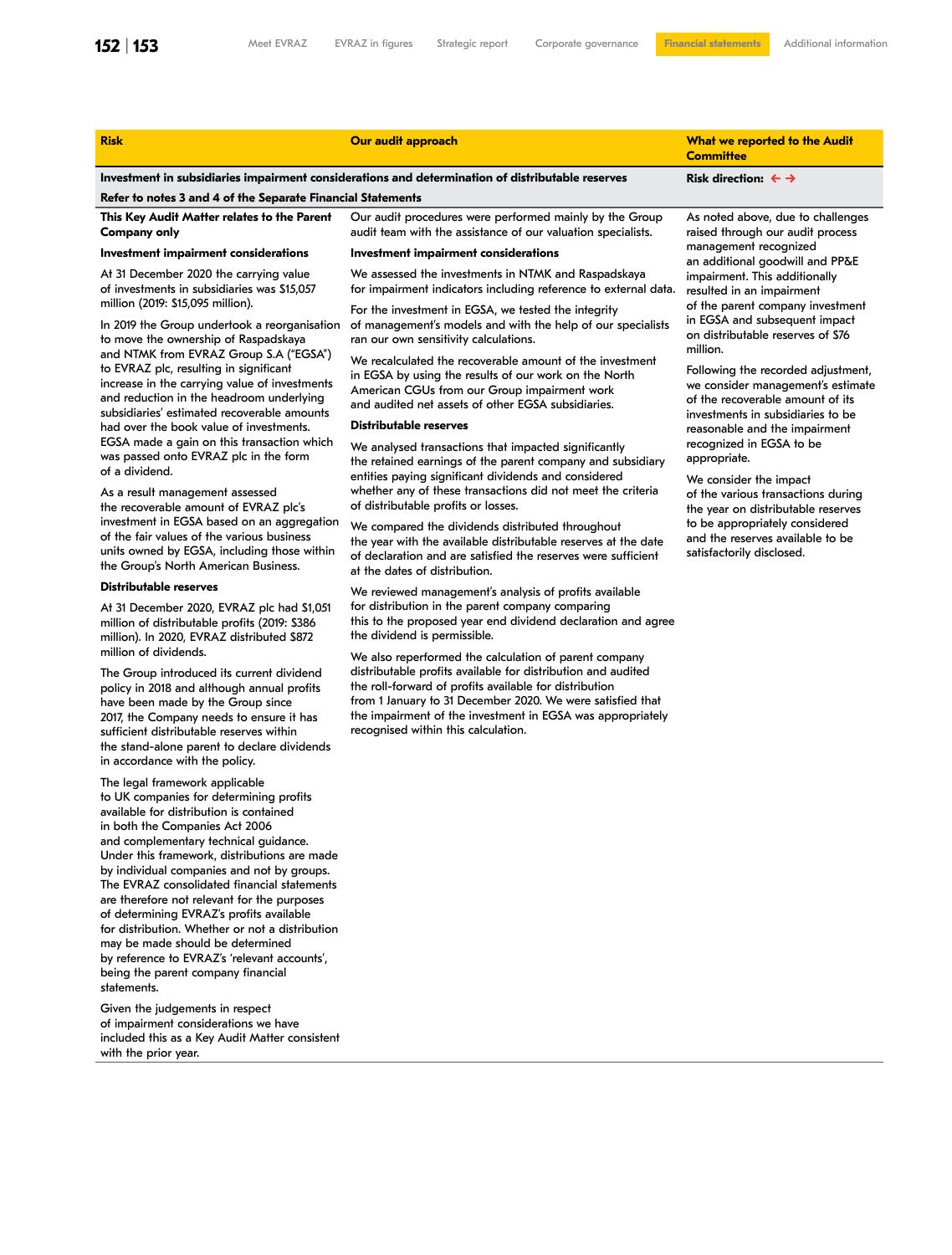# OUR APPLICATION OF MATERIALITY

We apply the concept of materiality in planning and performing the audit, in evaluating the effect of identified misstatements on the audit and in forming our audit opinion.



### **Materiality**

The magnitude of an omission or misstatement that, individually or in the aggregate could reasonably be expected to influence the economic decisions of the users of the Financial Statements. Materiality provides a basis for determining the nature and extent of our audit procedures.

We determined materiality for the Group to be \$66.0 million (2019: \$75.0 million), which is set at approximately 3.0% (2019: 3%) of EBITDA.

We have used an earnings-based measure as our basis of materiality. It was considered inappropriate to calculate materiality using Group profit before tax due to the historic volatility of this metric. EBITDA is a key

performance indicator for the Group and is also a key metric used by the Group in the assessment of the performance of management. We also noted that market and analyst commentary on the performance of the Group uses EBITDA as a key metric. We therefore, considered EBITDA to be the most appropriate performance metric on which to base our materiality calculation as we considered that to be

the most relevant performance measure to the stakeholders of the entity.

We determined materiality for the Parent Company to be \$19.1 million (2019: \$8.7 million), which we calculated as 1.5% (2019: 1.5%) of Equity adjusted to exclude non-distributable reserves which arose on a restructure in 2019.

### Performance materiality

The application of materiality at the individual account or balance level. It is set at an amount to reduce to an appropriately low level the probability that the aggregate of uncorrected and undetected misstatements exceeds materiality.

On the basis of our risk assessment, together with our assessment of the Group's overall control environment, our judgment was that given the number and monetary amounts of individual misstatements (corrected and uncorrected) identified in prior periods as well as the nature of the misstatements, overall performance materiality for the Group should be 50% (2019: 50%) of materiality, namely \$33.0 million (2019: \$37.5 million).

Audit work at component locations for the purpose of obtaining audit coverage over significant financial statement accounts is undertaken based on a percentage of total performance materiality. The performance materiality set for each component is based on the relative scale and risk

of the component to the Group as a whole and our assessment of the risk of misstatement at that component. In the current year the range of performance materiality allocated to components was \$6.6 million to \$21.5 million.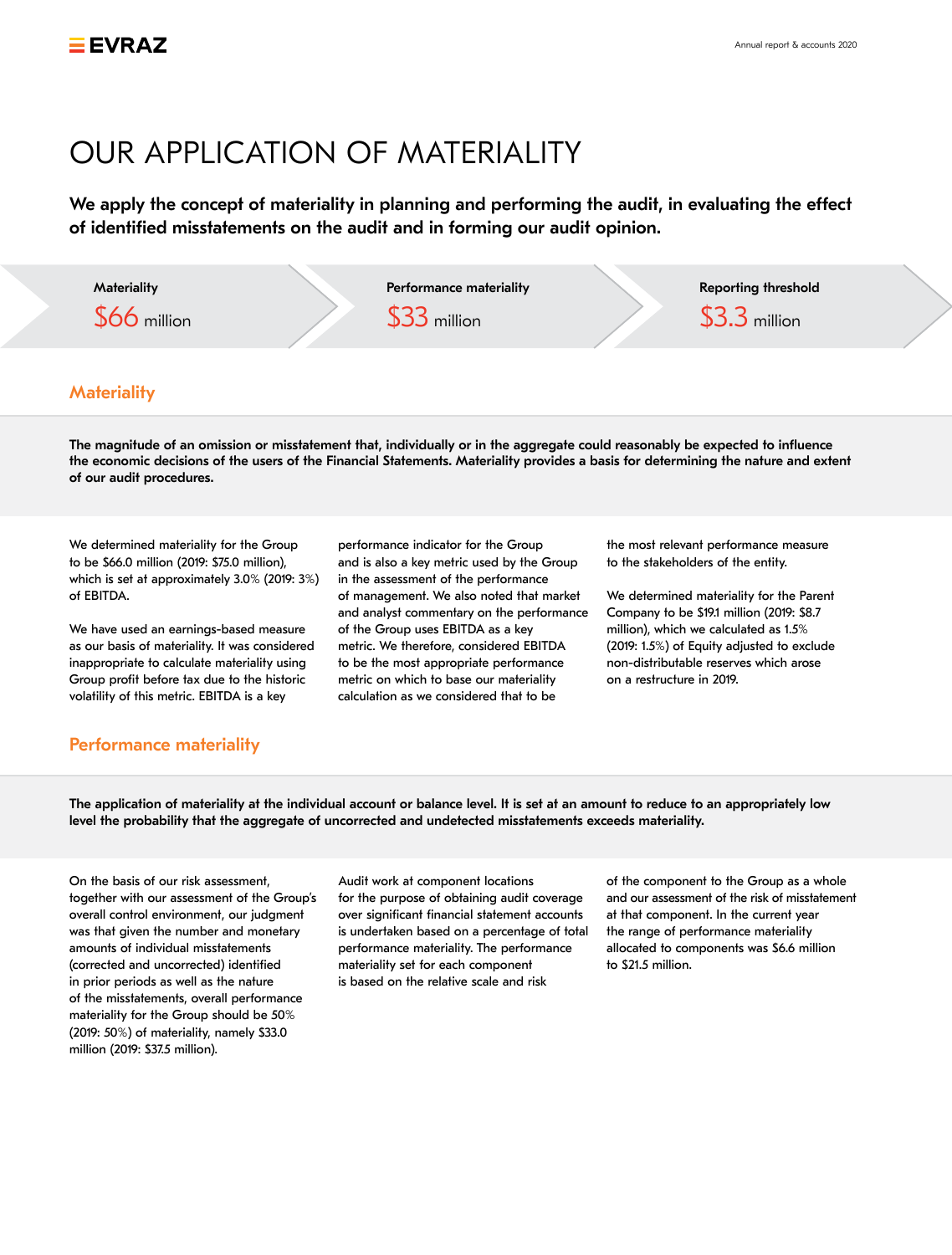### Reporting threshold

An amount below which identified misstatements are considered as being clearly trivial.

We agreed with the Audit Committee that we would report to the Committee all audit differences in excess of \$3.3 million (2019: \$3.8 million), which is set at 5% of planning materiality, as well as differences below that threshold that, in our view, warranted reporting on qualitative grounds.

We evaluate any uncorrected misstatements against both the quantitative measures of materiality discussed above and in light of other relevant qualitative considerations in forming our opinion.

# OTHER INFORMATION

The other information comprises the information included in the annual report set out on **[pages 1 to 145](#page--1-0)**, including the Strategic report, Corporate Governance sections (including Corporate governance report, Remuneration report, Directors' Report and Directors' Responsibility statement) and Additional information sections, other than the financial statements and our auditor's report thereon. The directors are responsible for the other information.

Our opinion on the financial statements does not cover the other information and, except to the extent otherwise explicitly stated in this report, we do not express any form of assurance conclusion thereon.

Our responsibility is to read the other information and, in doing so, consider whether the other information is materially inconsistent with the financial statements or our knowledge obtained in the audit or otherwise appears to be materially

misstated. If we identify such material inconsistencies or apparent material misstatements, we are required to determine whether there is a material misstatement in the financial statements or a material misstatement of the other information. If, based on the work we have performed, we conclude that there is a material misstatement of the other information, we are required to report that fact.

We have nothing to report in this regard.

# OPINIONS ON OTHER MATTERS PRESCRIBED BY THE COMPANIES ACT 2006

In our opinion, the part of the directors' remuneration report to be audited has been properly prepared in accordance with the Companies Act 2006.

In our opinion, based on the work undertaken in the course of the audit:

- **•** The information given in the strategic report and the directors' report for the financial year for which the financial statements are prepared is consistent with the financial statements; and
- **•** The strategic report and the directors' report have been prepared in accordance with applicable legal requirements.

# MATTERS ON WHICH WE ARE REQUIRED TO REPORT BY EXCEPTION

In the light of the knowledge and understanding of the Group and the Parent Company and its environment obtained in the course of the audit, we have not identified material misstatements in the strategic report or the directors' report.

We have nothing to report in respect of the following matters in relation

to which the Companies Act 2006 requires us to report to you if, in our opinion:

- **•** Adequate accounting records have not been kept by the Parent Company, or returns adequate for our audit have not been received from branches not visited by us; or
- **•** The Parent Company financial statements and the part of the Directors'

Remuneration Report to be audited are not in agreement with the accounting records and returns; or

- **•** Certain disclosures of directors' remuneration specified by law are not made; or
- **•** We have not received all the information and explanations we require for our audit.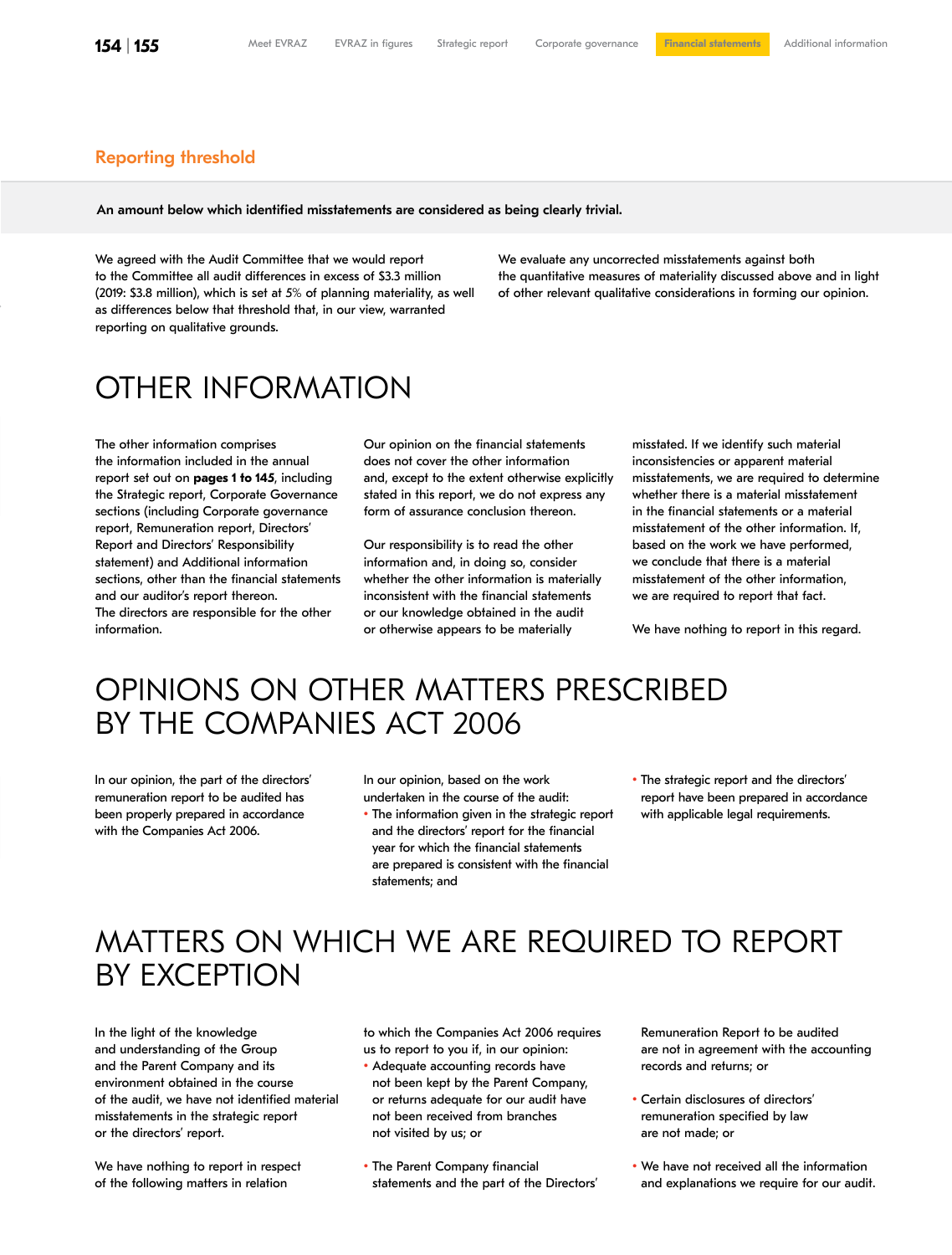### $EIVRAZ$

# CORPORATE GOVERNANCE STATEMENT

The Listing Rules require us to review the directors' statement in relation to going concern, longer-term viability and that part of the Corporate Governance Statement relating to the Group and Parent Company's compliance with the provisions of the UK Corporate Governance Code specified for our review.

Based on the work undertaken as part of our audit, we have concluded that each of the following elements of the Corporate Governance Statement is materially consistent with the financial statements or our knowledge obtained during the audit:

- **•** Directors' statement with regards to the appropriateness of adopting the going concern basis of accounting and any material uncertainties identified set out on **[page 145](#page--1-0)**.
- **•** Directors' explanation as to its assessment of the Parent Company's prospects, the period this assessment covers and why the period is appropriate set out on **[page 96](#page--1-0)**.
- **•** Directors' statement on fair, balanced and understandable set out on **[page 145](#page--1-0)**.
- **•** Board's confirmation that it has carried out a robust assessment of the emerging and principal risks set out on **[page 91](#page--1-0)**.
- **•** The section of the annual report that describes the review of effectiveness of risk management and internal control systems set out on **[page 121](#page--1-0)**; and;
- **•** The section describing the work of the Audit Committee set out on **[page 119](#page--1-0)**.

# RESPONSIBILITIES OF DIRECTORS

As explained more fully in the directors' responsibilities statement set out on **[page 145](#page--1-0)**, the directors are responsible for the preparation of the financial statements and for being satisfied that they give a true and fair view, and for such internal control as the directors determine is necessary to enable the preparation

of financial statements that are free from material misstatement, whether due to fraud or error.

In preparing the financial statements, the directors are responsible for assessing the Group and Parent Company's ability to continue as a going concern, disclosing,

as applicable, matters related to going concern and using the going concern basis of accounting unless the directors either intend to liquidate the Group or the Parent Company or to cease operations, or have no realistic alternative but to do so.

# AUDITOR'S RESPONSIBILITIES FOR THE AUDIT OF THE FINANCIAL STATEMENTS

Our objectives are to obtain reasonable assurance about whether the financial statements as a whole are free from material misstatement, whether due to fraud or error, and to issue an auditor's report that includes our opinion. Reasonable assurance is a high

level of assurance, but is not a guarantee that an audit conducted in accordance with ISAs (UK) will always detect a material misstatement when it exists. Misstatements can arise from fraud or error and are considered material if, individually

or in the aggregate, they could reasonably be expected to influence the economic decisions of users taken on the basis of these financial statements.

# EXPLANATION AS TO WHAT EXTENT THE AUDIT WAS CONSIDERED CAPABLE OF DETECTING IRREGULARITIES, INCLUDING FRAUD

Irregularities, including fraud, are instances of non-compliance with laws and regulations. We design procedures in line with our responsibilities, outlined below, to detect irregularities, including fraud. The risk of not detecting a material misstatement due to fraud is higher than the risk of not detecting one resulting from error, as fraud may involve

deliberate concealment by, for example, forgery or intentional misrepresentations, or through collusion. The extent to which our procedures are capable of detecting irregularities, including fraud is detailed below.

However, the primary responsibility for the prevention and detection

of fraud rests with both those charged with governance of the company and management.

Our approach was as follows:

**•** We obtained an understanding of the legal and regulatory frameworks that are applicable to the Group and determined that the most significant